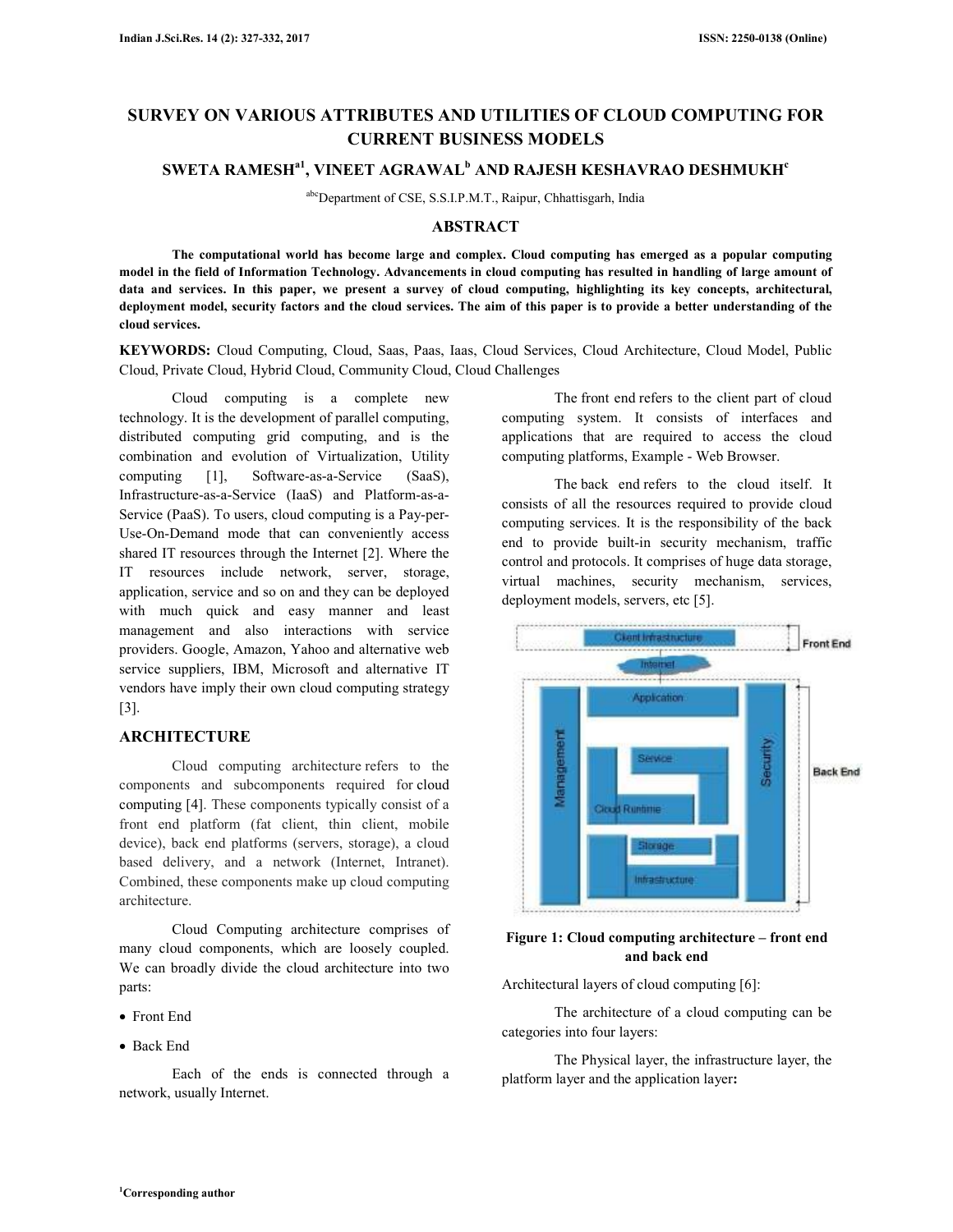#### **The Hardware Layer**

 The hardware layer is responsible for dealing with the physical assets of the cloud, including routers, servers, switches, cooling systems and power.

#### **The Infrastructure Layer**

 The infrastructure layer is also called as virtualization layer. The infrastructure layer makes a pool of storage capacity and computing resources by partitioning the physical resources using virtualization technologies such as KVM and VMware.

# **The Platform Layer**

 The platform layer based on top of the infrastructure layer, and this layer comprises of operating systems and requisition structures.

### **The Application Layer**

 The application layer comprises of the actual cloud provisions, for e.g. Business Applications, Multimedia & Web Services.



**Cloud Computing** 

## **Figure 2: Cloud Computing Architecture**

# **CLOUD SERVICES**

 Cloud computing system can be divided into two sections: the front end and the back end. Cloud service models are commonly divided into SaaS, PaaS, and IaaS.

### **Software as a Service (SaaS)**

 Cloud consumers release their applications in a hosting environment, which can be accessed through networks from various clients. SaaS uses the web to deliver applications that are managed by a third-party vendor and whose interface is accessed on the clients'

side. Most SaaS applications can be run directly from a web browser without any downloads or installations required, although some require plug-ins [7]. SaaS is a bit like public transport. Cheap, someone else takes care of pretty much everything; you just get to use it.

### **SaaS Characteristics** [7]**:**

- Software is hosted on a remote server and is always accessible through a web browser over Internet.
- Application is managed from a central location.
- Application users don't need to worry about hardware, software updates and patches.
- Any integration with the third party applications are done through APIs.
- Web access to commercial software.
- Software is managed from a central location.
- Software delivered in a "one-to-many" model.
- Users not required handling software upgrades and patches.
- Application Programming Interfaces (APIs) allow for integration between different pieces of software [8].

# **Where SaaS Makes Sense:**

 Cloud computing generally and SaaS in particular, is a rapidly growing method of delivering technology. That said, organizations considering a move to the cloud will want to consider which applications they move to SaaS. As such there are particular solutions we consider prime candidate for an initial move to SaaS:

- Applications where there is significant interplay between the organization and the outside world. For example, email newsletter campaign software.
- Applications that have a significant need for web or mobile access. An example would be mobile sales management software.
- Software that is only to be used for a short term need. An example would be collaboration software for a specific project.
- Software where demand spikes significantly, for example tax or billing software used once a month.

### **Where SaaS May Not be the Best Option**

While SaaS is a very valuable tool, there are certain situations where we believe it is not the best option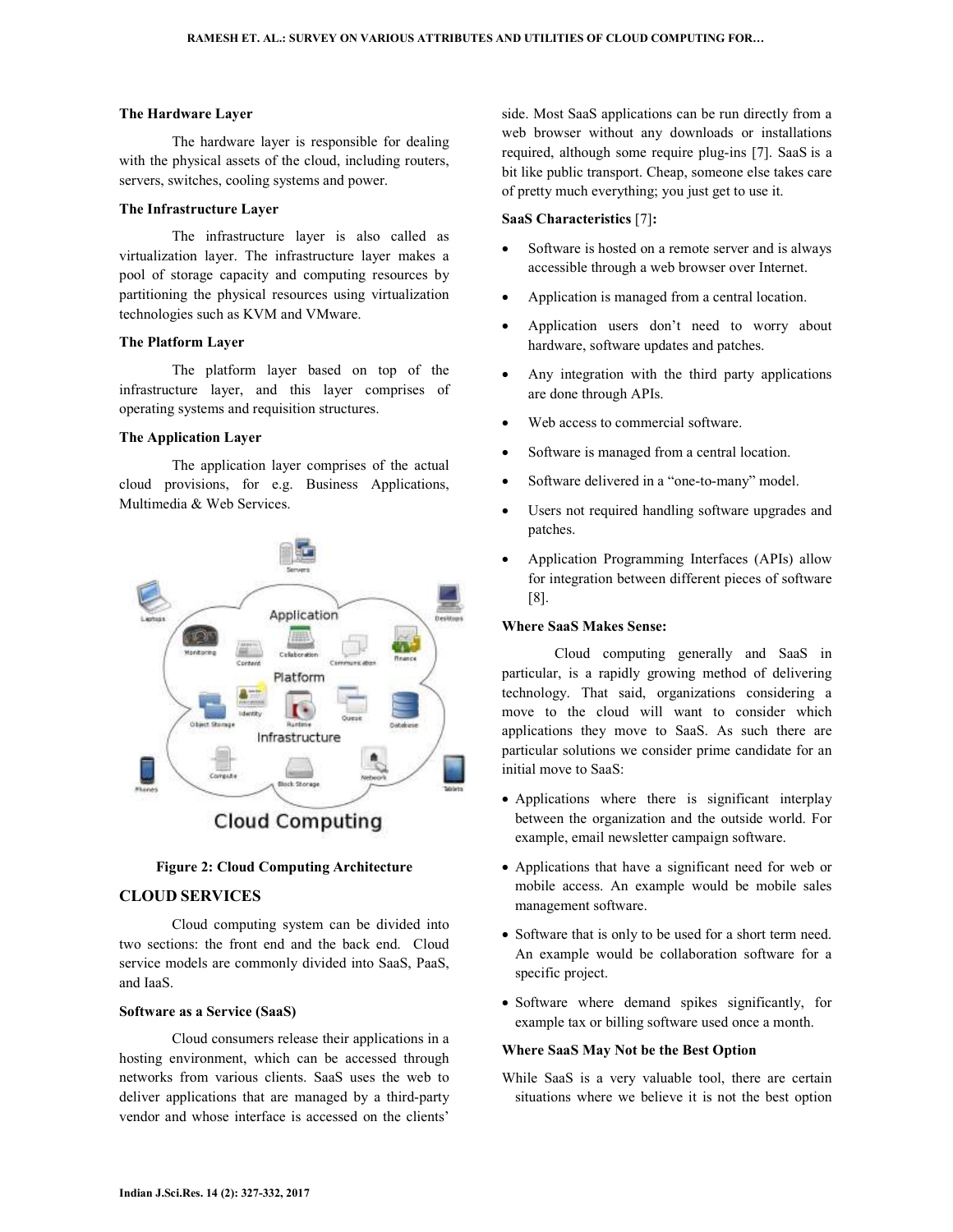for software delivery. Examples where SaaS may not be appropriate include:

- Applications where extremely fast processing of real time data is required.
- Applications where legislation or other regulation does not permit data being hosted externally.
- Applications where an existing on-premise solution fulfills all of the organization's needs.

 Some of the popular SaaS products are Salesforce, Google Apps, NetFlix, WebEx, GotoMeeting and DropBox.

### **Platform as a Service (PaaS)**

 PaaS is a development platform supporting the full "Software Lifecycle" which allows cloud consumers to develop cloud services and applications (e.g. SaaS) directly on the PaaS cloud. **PaaS** is a bit like getting a cab. You get in and choose where you want to go to and how to get there. Keeping the car running and figuring out the details is up to the driver. Developers work on PaaS platform and concentrate on software application building without having to worry about software updates, operating systems, load balancing, storage, or other details related to infrastructure.

#### **PaaS Characteristics**

- Built on top of virtualization technology you can demand for resources as per your need and scale up/ down as per the requirement.
- Provides varying services to facilitate development, testing, deployment and hosting of software applications in integrated development environment.
- Multiple users can utilize the same development application.
- Integrated web services and databases.
- Billing and subscription is managed by tools
- Services to develop, test, deploy, host and maintain applications in the same integrated development environment. All the varying services needed to fulfill the application development process.
- Built in scalability of deployed software including load balancing and failover.

### **Where PaaS Makes Sense**

• PaaS is especially useful in any situation where multiple developers will be working on a development project or where other external parties need to interact with the development process.

- It is proving invaluable for those who have an existing data source – for example sales information from a customer relationship management tool, and want to create applications which leverage that data.
- Finally PaaS is useful where developers wish to automate testing and deployment services.

#### **Where PaaS May Not be the Best Option**

 There are certain situations where PaaS may not be ideal, examples include:

- Where the application needs to be highly portable in terms of where it is hosted.
- Where proprietary languages or approaches would impact on the development process.
- Where a proprietary language would hinder later moves to another provider – concerns are raised about vendor lock-in.
- Where application performance requires customization of the underlying hardware and software.

 Some examples of PaaS include Google App Engine, Microsoft Azure Services, and the Force.com platform.

### **Infrastructure as a Service (IaaS)**

 Cloud consumers directly use IT infrastructures (processing, storage, networks and other fundamental computing resources) provided in the IaaS cloud. Virtualization is extensively used in IaaS cloud in order to integrate/decompose physical resources in an ad-hoc manner to meet growing or shrinking resource demand from cloud consumers. With **IaaS**, it's like leasing a car. Keeping the car repaired is someone else's problem, you just need to supply it with fuel (setting it up, maintaining software, etc.) and you get to go pretty much wherever you want to. IaaS model delivers Cloud Computing infrastructure including servers, storage, network and operating systems an ondemand service. For organizations it means that instead of purchasing the whole infrastructure, they simply buy those resources as a service on demand.

# **Characteristics of IaaS**

 As with the two previous sections, SaaS and PaaS, IaaS is a rapidly developing field. That said there are some core characteristics which describe what IaaS is. IaaS is generally accepted to comply with the following;

• Resources are distributed as a service.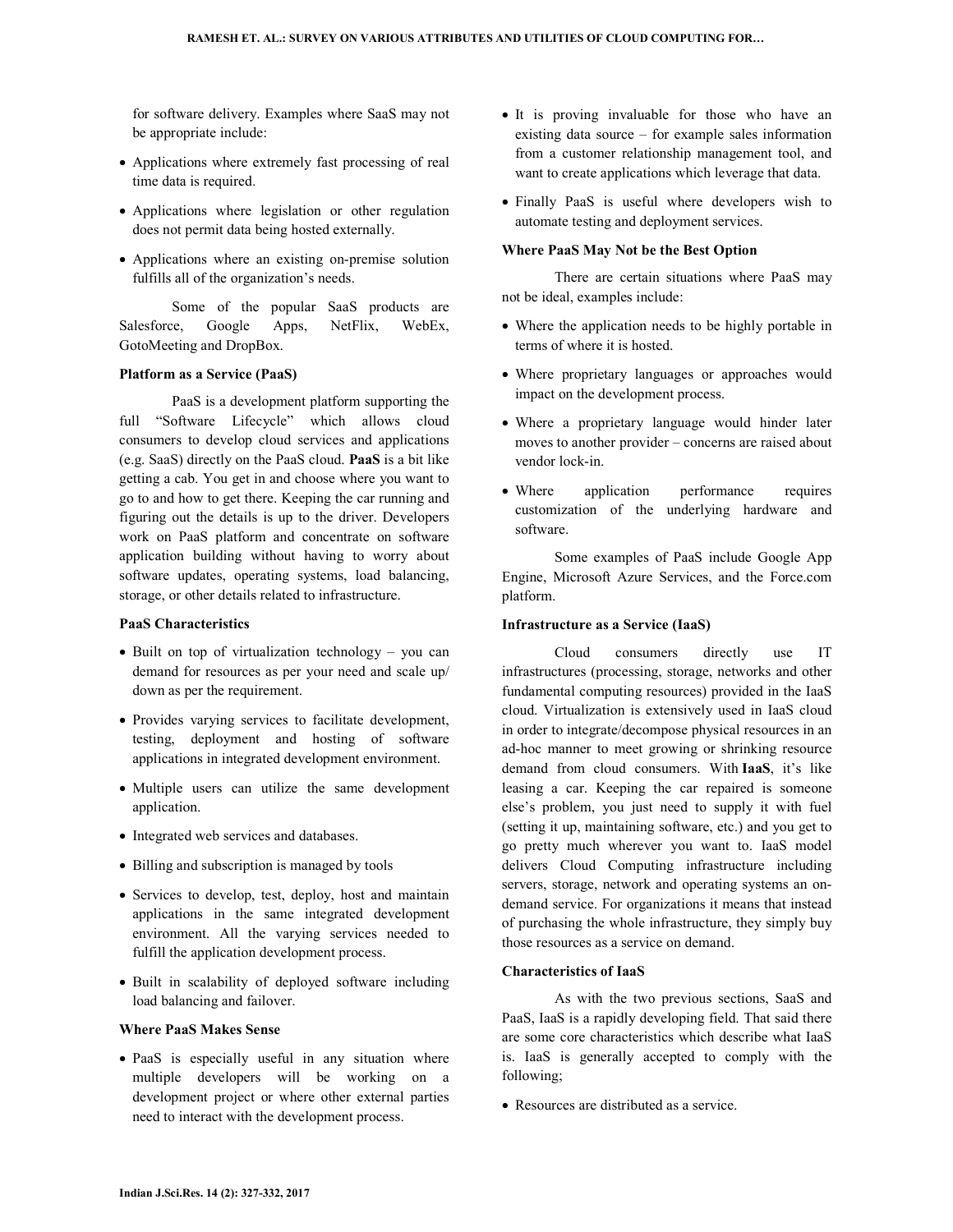- Allows for dynamic scaling.
- Has a variable cost, utility pricing model.
- Generally includes multiple users on a single piece of hardware.

#### **Where IaaS Makes Sense**

 IaaS makes sense in a number of situations and these are closely related to the benefits that Cloud Computing bring. Situations that are particularly suitable for Cloud infrastructure include:

- Where demand is very volatile any time there are significant spikes and troughs in terms of demand on the infrastructure.
- For new organizations without the capital to invest in hardware.
- Where the organization is growing rapidly and scaling hardware would be problematic.
- Where there is pressure on the organization to limit capital expenditure and to move to operating expenditure.
- For specific line of business, trial or temporary infrastructural needs.
- Where IaaS May Not be the Best Option:
- While IaaS provides massive advantages for situations where scalability and quick provisioning are beneficial, there are situations where its limitations may be problematic. Examples of situations where we would advise caution with regards IaaS include:
- Where regulatory compliance makes the off-shoring or outsourcing of data storage and processing difficult.
- Where the highest levels of performance are required, and on-premise or dedicated hosted infrastructure has the capacity to meet the organization's needs [9].

 There are a plethora of IaaS providers out there from the largest Cloud players like Amazon Web Services and Rackspace to more boutique regional players.



**Figure 3: Cloud Services** 

# **CLOUD DEPLOYMENT MODEL**

#### **Public cloud**

 A public cloud is basically the internet. Service providers use the internet to make resources, such as applications (also known as Software-as-aservice) and storage, available to the general public, or on a 'public cloud. Examples of public clouds include Amazon Elastic Compute Cloud (EC2), IBM's Blue Cloud, Sun Cloud, Google AppEngine and Windows Azure Services Platform.

 For users, these types of clouds will provide the best economies of scale, are inexpensive to set-up because hardware, application and bandwidth costs are covered by the provider. It's a pay-per-usage model and the only costs incurred are based on the capacity that is used.

 There are some limitations, however; the public cloud may not be the right fit for every organization. The model can limit configuration, security, and SLA specificity, making it less-than-ideal for services using sensitive data that is subject to compliancy regulations.

# **Private Cloud**

 Private clouds are data center architectures owned by a single company that provides flexibility, scalability, provisioning, automation and monitoring. The goal of a private cloud is not sell "asa-service" offerings to external customers but instead to gain the benefits of cloud architecture without giving up the control of maintaining your own data center.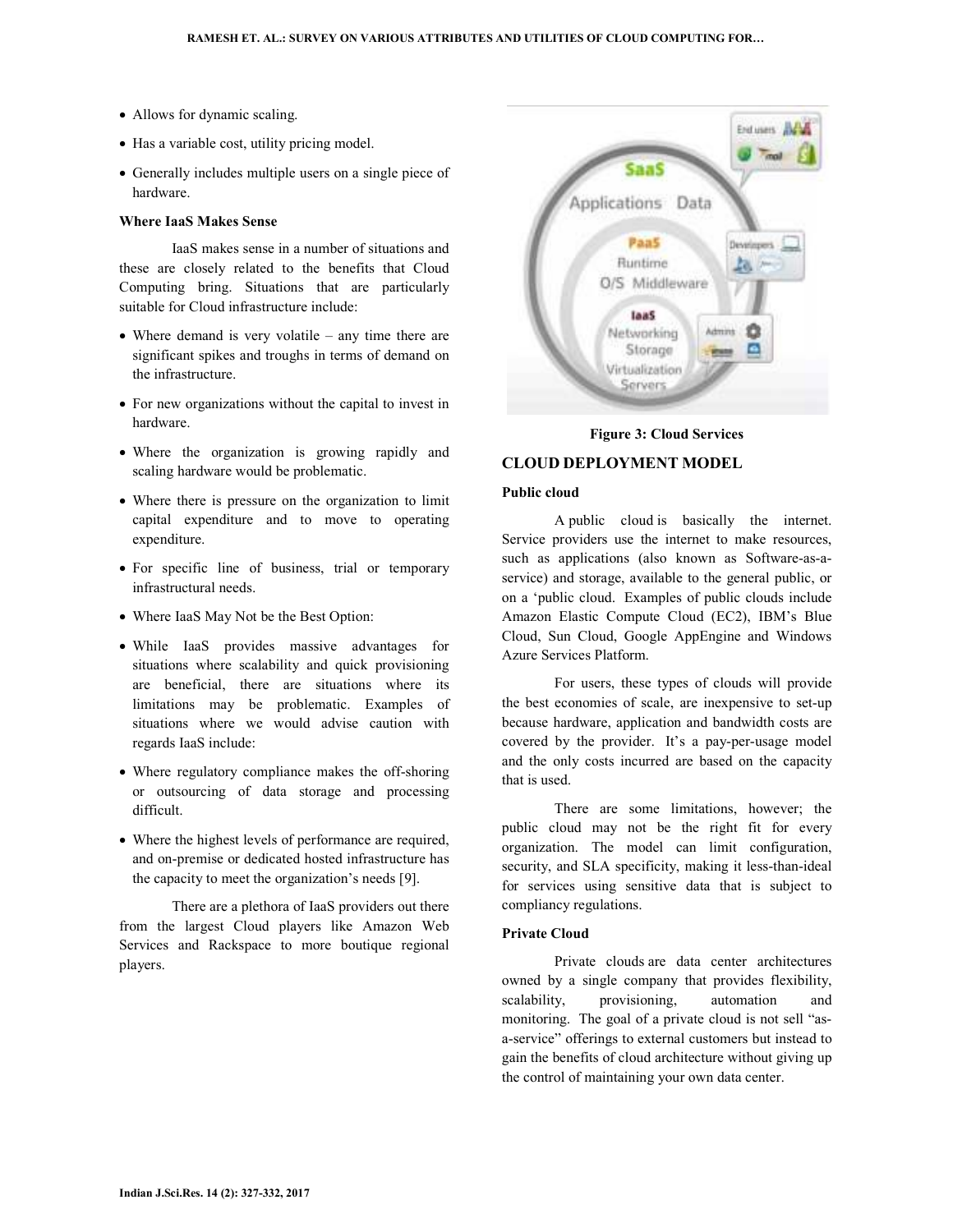Private clouds can be expensive with typically modest economies of scale. The most advantage here is that it's easier to manage security, maintenance and upgrades and conjointly provides additional management over the preparation and use. This is usually not an option for the average Small-to-Medium sized business and is most typically put to use by large enterprises. Private clouds are driven by concerns around security and compliance, and keeping assets within the firewall [10].

### **Community Cloud**

 A community cloud is a collaborative effort made for sharing infrastructure between multiple organizations. A community cloud is similar to a public cloud except that its access is limited to a specific community of cloud consumers.

 The community cloud may be jointly owned by the community members or by a third-party cloud provider that provisions a public cloud with limited access. The member cloud consumers of the community typically share the responsibility for defining and evolving the community cloud.

 Membership in the community does not necessarily guarantee access to or control of all the cloud's IT resources. Parties outside the community are generally not granted access unless allowed by the community.

### **Hybrid Cloud**

 Hybrid cloud is a combination of two or more clouds (private, community, or public) that remain unique entities but are bound together by standardized or proprietary technology that enables data and application portability (e.g. cloud bursting for loadbalancing between clouds).

 By using a Hybrid approach, companies can maintain control of an internally managed private cloud while relying on the public cloud as needed. For instance during peak periods individual applications, or portions of applications can be migrated to the Public Cloud. This will also be beneficial during predictable outages: hurricane warnings, scheduled maintenance windows, rolling brown/blackouts.

 The ability to maintain an off-premise disaster recovery site for most organizations is impossible due to cost. While there are lower cost solutions and alternatives the lower down the spectrum an organization gets, the capability to recover data quickly reduces. Cloud based Disaster Recovery (DR)/Business Continuity (BC) services allow organizations to

contract failover out to a Managed Services Provider that maintains multi-tenant infrastructure for DR/BC, and specializes in getting business back online quickly.

# **APPLICATIONS**

There are a few applications of cloud computing as follows:

- 1.Cloud computing provides dependable and secure data storage center.
- 2.Cloud computing can realize data sharing between different equipments.
- 3. The cloud provides nearly infinite possibility for users to use the internet.
- 4.Cloud computing does not need high quality equipment for the user and it is easy to use.

# **CHARACTERISTICS**

- 1. The infrastructure that is mostly provided by a thirdparty is accessed with the assistance of web. Price is reduced to a major level because the infrastructure is provided by a third-party.
- 2. Less IT skills are needed for implementation.
- 3.Reliable services are often obtained by the employment of multiple sites that is appropriate for business continuity and disaster recovery.
- 4. Sharing of resources and prices amongst an outsized assortment of users.
- 5. Maintenance is simpler.
- 6. Pay per use facility.
- 7. Performance is often monitored and so it's ascendible.
- 8. Security is often pretty much as good as or higher than ancient systems.

# **CHALLENGES**

## **Data Breaches**

 Due to vast amount of data stored on cloud servers, provider becomes an attractive target. The severity of potential damage tends to depend on the sensitivity of the data expose. When data breach occurs, companies may incur fines or they may face lawsuits or criminal charges. Indirect effects like brand damage and loss of business can impact organizations.

# **Compromised Credentials And Broken Authentication**

 Organizations often struggle with identity management as they try to allocate permissions